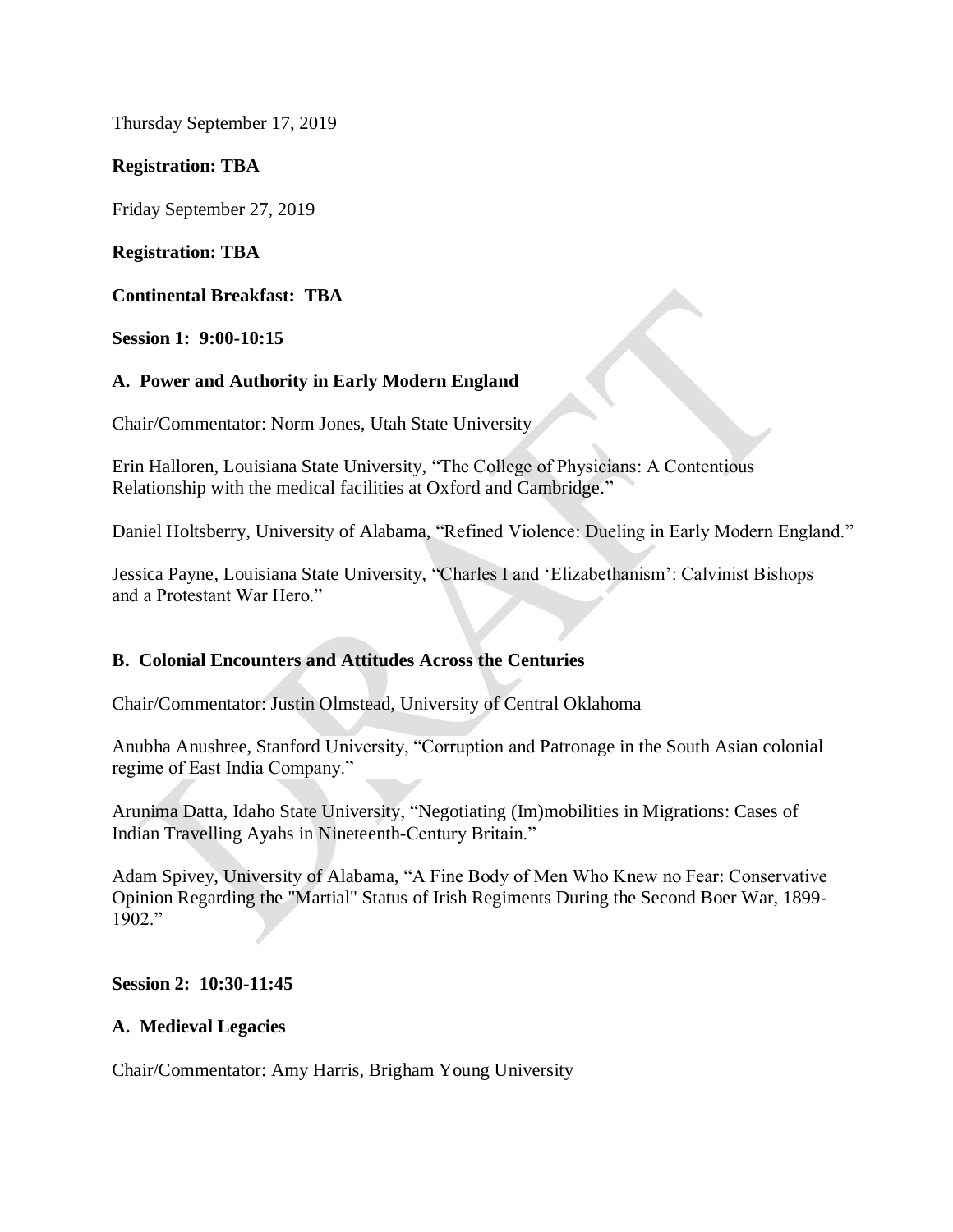Laura Gelfand, Utah State University, "The Wolf at the Door and the Dog at our Feet: Constructing Canine Conflict."

Isabel Moreira, University of Utah, "Mind the Gap: Reflections on the Reconstruction of St.Balthild's Anglo-Saxon Childhood."

Stefanie Matabang, UCLA, "Conquering Charlemagne: The Memory of Conquest in the Middle Welsh *Cân Rolant* and the Tagalog *Doce Pares*."

## **B. Early Modern Passion and Reason**

Chair/Commentator: Eric Hinderaker, University of Utah

Phebe Jensen, Utah State University, "Star-Crossing: Astrology, Passion, and Will in *Romeo and Juliet*."

Rob Hermann, University of Louisiana, Lafayette, "Purges and Oranges: The Life of the Appetites in Restoration England."

Mary Pierce, The University of Arizona, "Coffee Made Cuckolds and Eunuchs: Interaction with an Ottoman Drink in 17<sup>th</sup>-century English Society."

# **C. By All Means Necessary: Gender, Race, Power and the Nation**

Chair and Comment: Andrew Muldoon, Metropolitan State University of Denver

Jeff Glasco, Linfield College, "Richard Parker: Masculine Power and Leadership in the Nore Mutiny of 1797."

Laura Tabili, University of Arizona, "Jumping Ship: Hidden Migration Among Colonial Subjects in Imperial Britain."

Jodie A. Kreider, Colorado State University, "The Cultural Politics of Welsh Nationalist Summer Schools."

**Session 3: 1:00-2:30**

## **A. Gender and Authority in Late Medieval and Early Modern England**

Chair and Comment: Marjorie K. McIntosh, University of Colorado, Boulder

Hannah Keller, Western Michigan University, "Maintaining Worship: Female Agency in the Marriage of Edward IV and Elizabeth Woodville."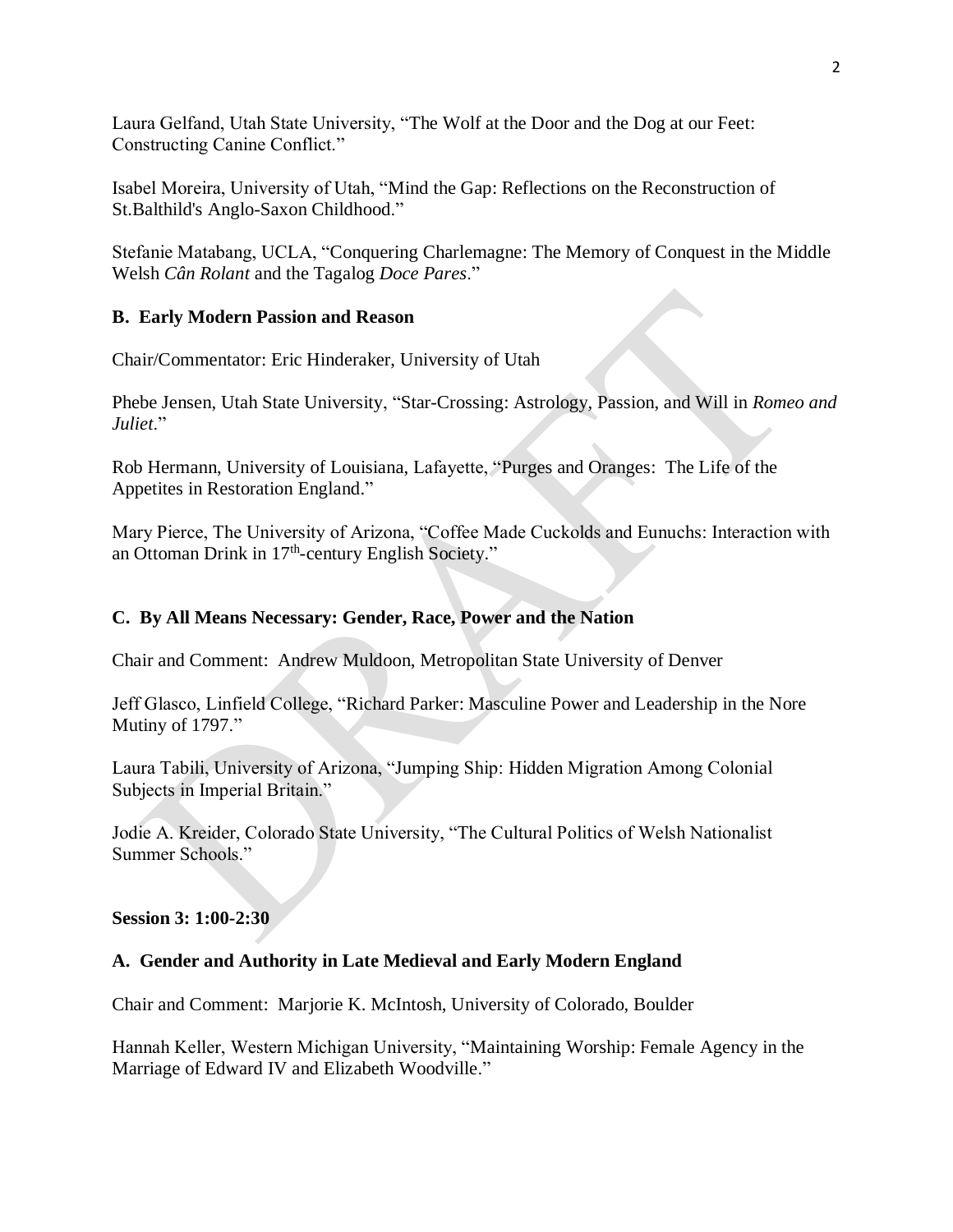Elisabeth Joan Cropper, Utah State University, "Heirs of the Body and Heirs of the Mind: Greek, Gender, and Religious Agency in Reformation England."

Frankie Urrutia-Smith, Utah State University, "Crafting a Legacy of Paper and Stone: The Later Years of Lady Elizabeth Cooke Hoby Russell, 1600-1609."

## **B. Scotland and the Scots in the Nineteenth and Twentieth Centuries**

Chair/Commentator: Philip Harling, University of Kentucky

Matthew P. Romaniello, Weber State University, "Unless you are successful in winning souls to Christ…": The Scottish Missionary Society in Russia, 1820-37."

Kyle Thompson, Pittsburg State U., "Gladstone and Edinburgh."

Fiona Holter, University of Mississippi: "'The Scottish hang together': Women, Scottishness, and the Scottish National War Memorial."

## **C. Through Imperial Eyes: British Perceptions of the East in the Nineteenth and Twentieth Centuries**

Chair/Commentator: Matthew Schauer, Oklahoma State University

Andrew Walsh, Memorial University of Newfoundland, "In the Land of the Savages: British Encounters with French, Russians, and Turks during the Crimean War, 1854-1856."

Brandon Welcher, Memorial University of Newfoundland, "Yot Fit for Anything:' A Case Study of Malarial Veterans in the London Regiment, 1911-1930."

Jeremy Gillam, Memorial University of Newfoundland, "Representations: The British Press and the Egyptian Revolution, 1919-1925."

## **Session 4: 2:45-4:30**

## **A. Empowering Manuscripts**

Chair/Commentator: Phebe Jensen, Utah State University

Norm Jones, Utah State University, "Marketing the Records in the Tower: William Bowyer's Early Elizabethan Entrepreneurship."

Chris Mead, University of Utah, "Index, Ontology, and the Printed Impression."

Lashonda Slaughter, Georgia State University, "The Manuscript: The Early Modern Publishing Process."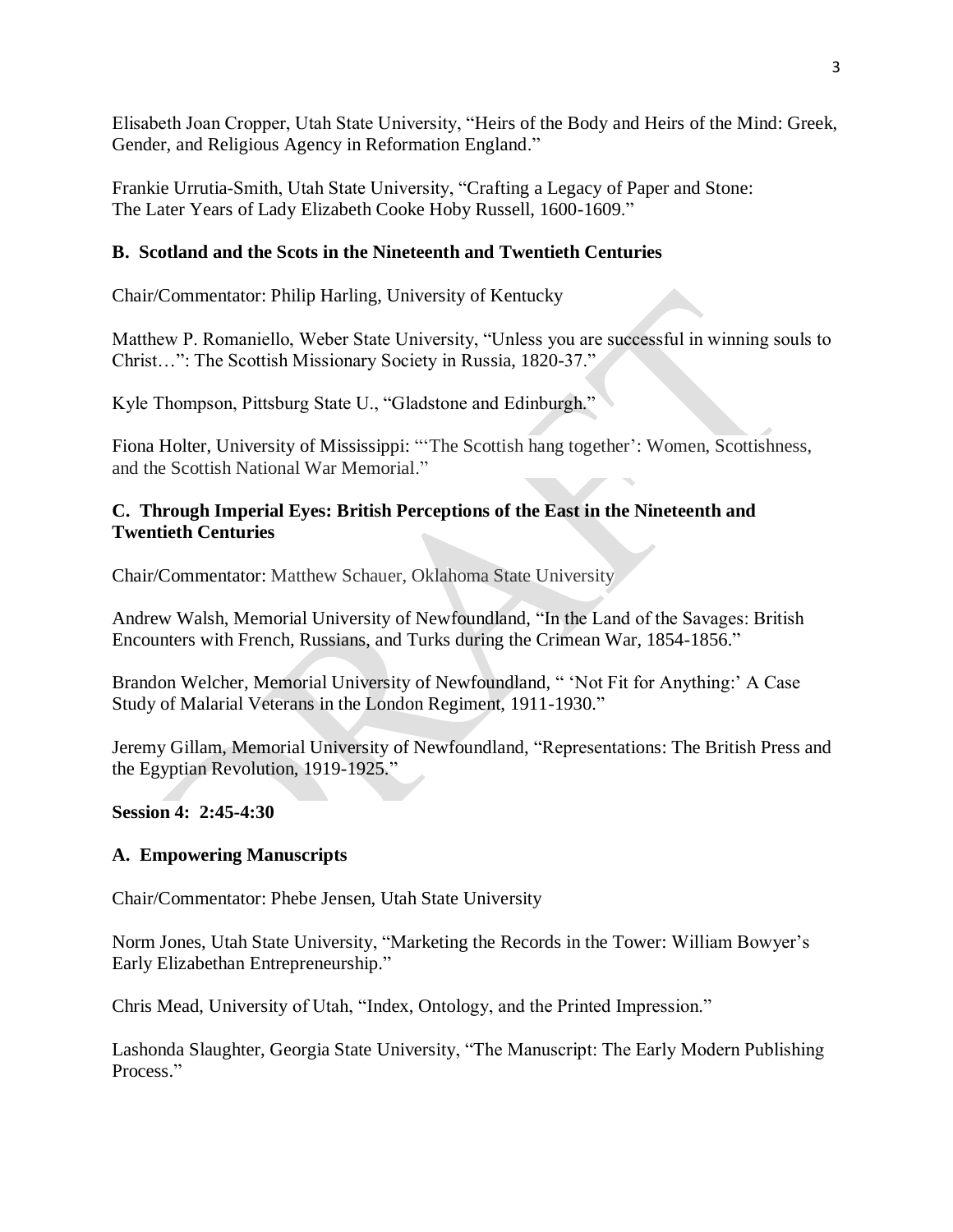Greg T. Smith, University of Manitoba, "Rough Sketches of Truth: Maps, Evidence and the Early Modern Courtroom."

## **B. Perspectives, Representations, and Threats: Power and Britishness at Home and Abroad**

Chair/Commentator: Lynn MacKay, Brandon University

Derek W. Blakeley, McNeese State University, "Lord Curzon, Friendship, and Politics."

Amanda Waterman, Tempe, Arizona, "Parliamentary Murals of The East Corridor (1910): Constructing a British Identity in the Edwardian Era."

Padraic Kennedy, York College of Pennsylvania, "'We have heard the chimes of mid-night together,' Colonel William Feilding and the Secret Service Department, 1867-8."

Matthew Kidd, University of Oxford, "'Constitutional Revolutionaries'? British Labourism and Russian Communism, 1918-24."

# **C. Brexit: A Teaching Roundtable**

Chair and Moderator: Stefan Manz, Aston University (UK)

Phil Harling, University of Kentucky, "Brexit, Citizenship, Sovereignty, and the Revenge of the Nation-State<sup>"</sup>

Lia Paradis, Slippery Rock University, "From Buccaneers to Brexiteers, the Nostalgia for Rule Britannia<sup>"</sup>

Tammy Proctor, Utah State University, "Brussels in Brexiteer Fantasies."

Caleb Wood Richardson, University of New Mexico, "Ireland's Brexit Problem."

## **WCBS RECEPTION: 4:45-6:30 Sheraton**

## **TALK/EXHIBITION OPENING** at Ft. Douglas, University of Utah

Gallery open 6:00-8:00; remarks at 6:45. Stefan Manz, "Behind the Wire: Civilian Internment in the British Empire, 1914-1919."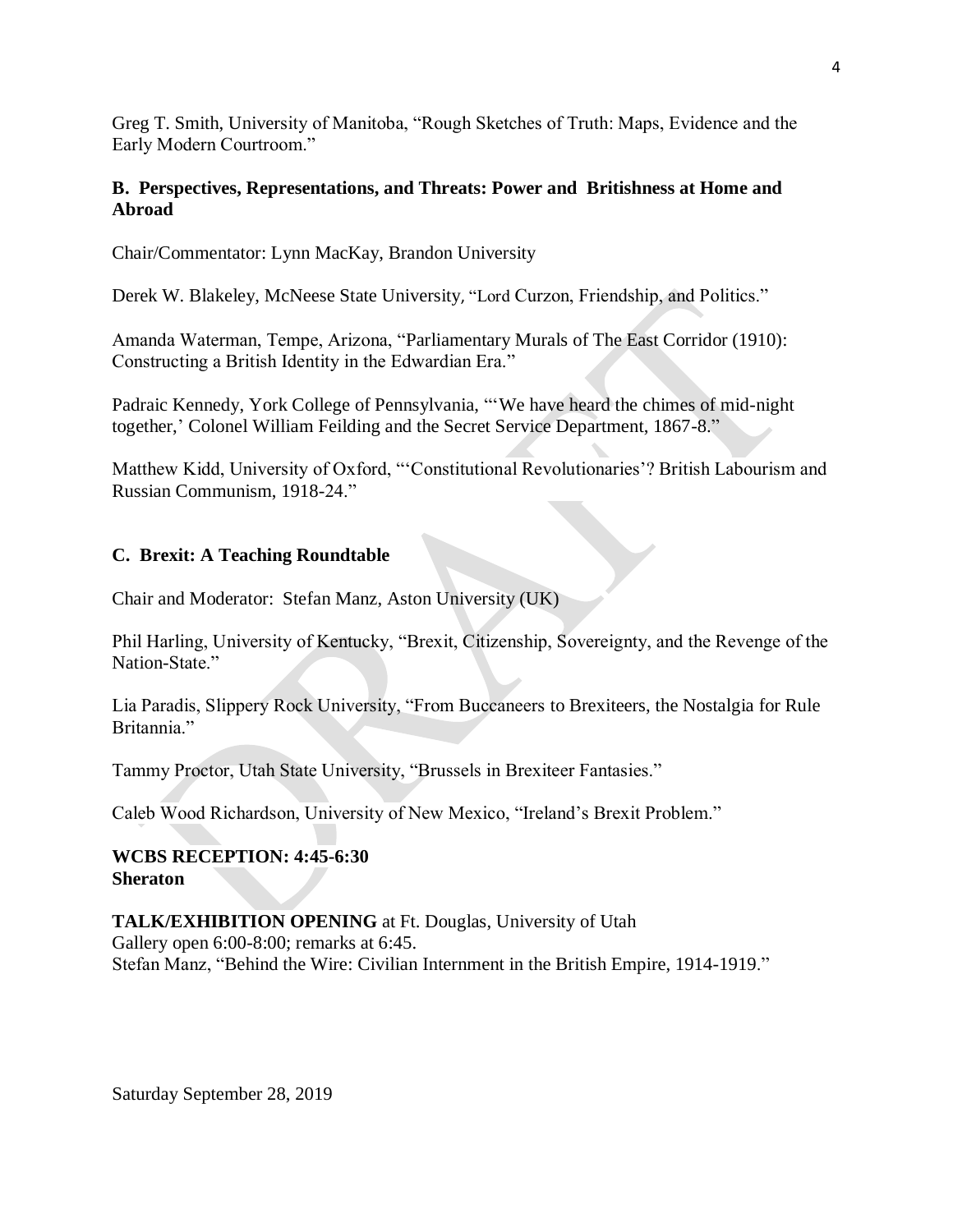#### **Continental Breakfast: TBA**

**Session 5. 8:30-9:45**

### **A. Differing Strategies in British Colonization**

Chair/Commentator: Richard Follett, Covenant College

Karen Auman, Brigham Young University, "Developing Categories of Race and Class in British Georgia."

Toby Harper, Arizona State University, "Empire of Trout: Salmonids and the Politics of Cultural Colonization in New Zealand."

Bradley W. Havenar, University of Central Oklahoma, "White Kennett's Library: Training Missionaries to Build an Empire."

Joseph Snyder, Southeast Missouri State University, "Postwar Colonial Uganda: A Laboratory for Fabianized Social Trusteeship."

### **B. Politics in Post-1945 Britain**

Chair/Commentator: Chris Frank, University of Manitoba

Justin Olmstead, University of Central Oklahoma, "China, Korea, and British-American Relations in the 1950s."

Stephen Duffy, Texas A&M International University, "Fighting the 'Happy Addiction': Right-Wing Opposition to Consensus Politics in Britain, 1946-1976."

Richard Voeltz, Cameron University, "The TV Mockumentary *The Taking of Prince Harry (2010)* as Precursor to *Deep Fakes.*"

#### **C. Poster Session**

Rebecca Dahl, University of Central Oklahoma, "Styllou Christofi: Criminal Lunacy as a Defense in Court."

Beth Anderson, University of Central Oklahoma, "Women Artists Commissioned during World War II."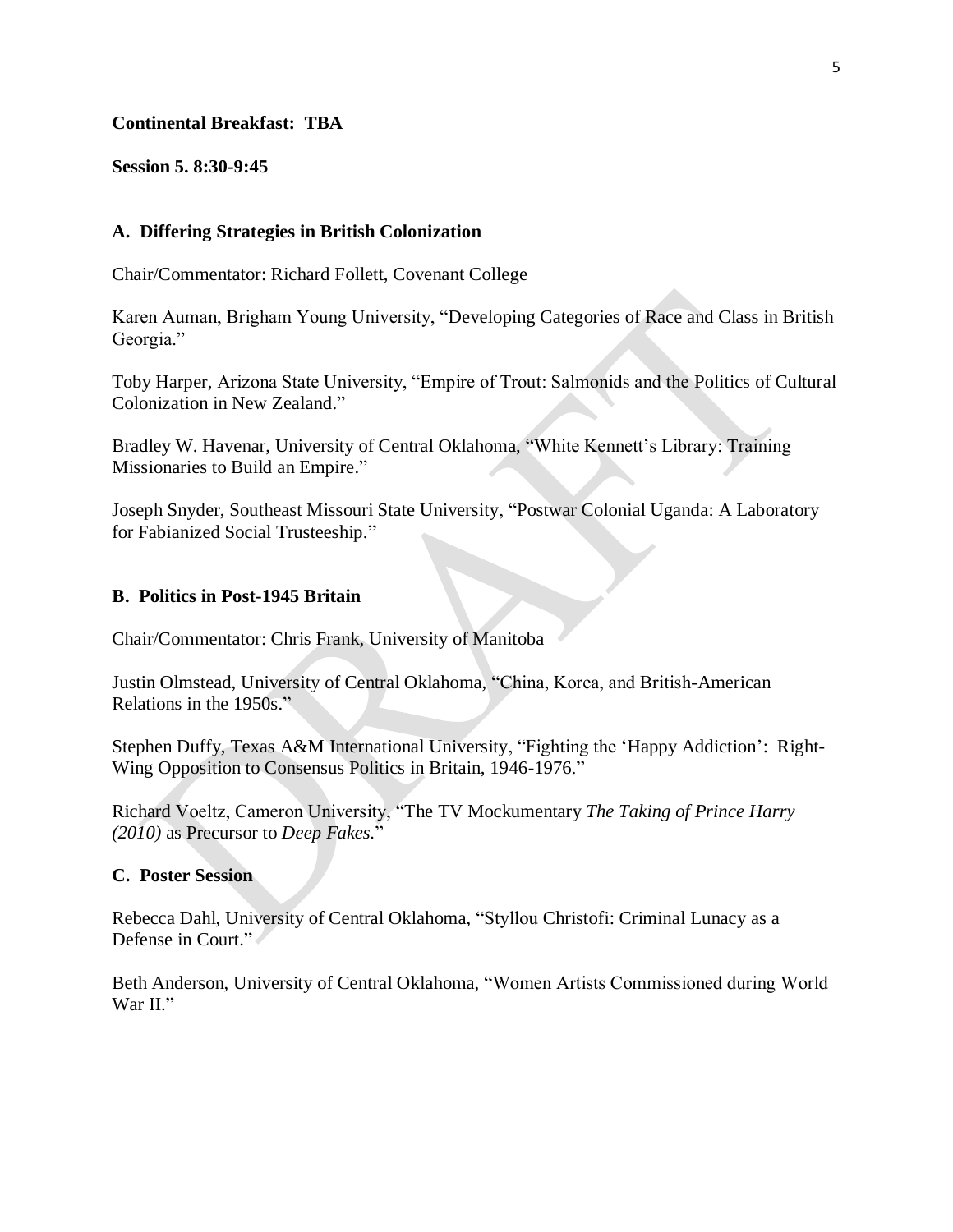## **Session 6. 10:00- 11:15**

## **A. Early Modern Politics**

Chair/Commentator: Muriel McClendon (UCLA)

Morgan Myers, Colorado State University, "Interpretations of 'Bloody Mary's' use of Religion and Politics."

Catherine Patterson, University of Houston, "'Absurd and Unreasonable Privileges': Corporate Liberties and Urban Policy in Early Stuart Ireland."

Thomas Prasch, Washburn University, "'The People, did first make both Lawes and Kings': George Wither's *Campo-Musae* (1643) and the radical roots of social-contract theory."

# **B. Agriculture and Medicine in Britain and its Empire**

Chair and Comment: Matthew Romaniello, Weber State University

Molly Reininger, Utah State University, "Importation or Cultivation? Analyzing Archaeobotanical Remains using Classical Literature."

Kristen Brady, Utah State University, "Chicken Necks and Hairy Tongues: The Royal College of Physicians and the pan-European Expulsion of Vernacular Medicine."

Matthew Schauer, Oklahoma State University, "Education and Exhibitions: Agricultural Training, Crafts, and Modernity in British Malaya."

# **C. Battles After the First World War: War and Society in the British Empire**

Chair and Comment: Susan R. Grayzel, Utah State University

Nancy L. Stockdale, University of North Texas, "'Acting that double part': Cross-Cultural Sexuality, Orientalism, and Respectability in the Lives of Margaret Fountaine and Khalil Neimy."

Kate Imy, University of North Texas, "Beyond Amritsar: The Indian Army and the Fight for Empire, 1918-1920."

Bridget Keown, Northeastern University, "'If anyone was hysterical it certainly was not I': The Experiences of Irish Ex-Servicewomen During the Irish Wars of Independence."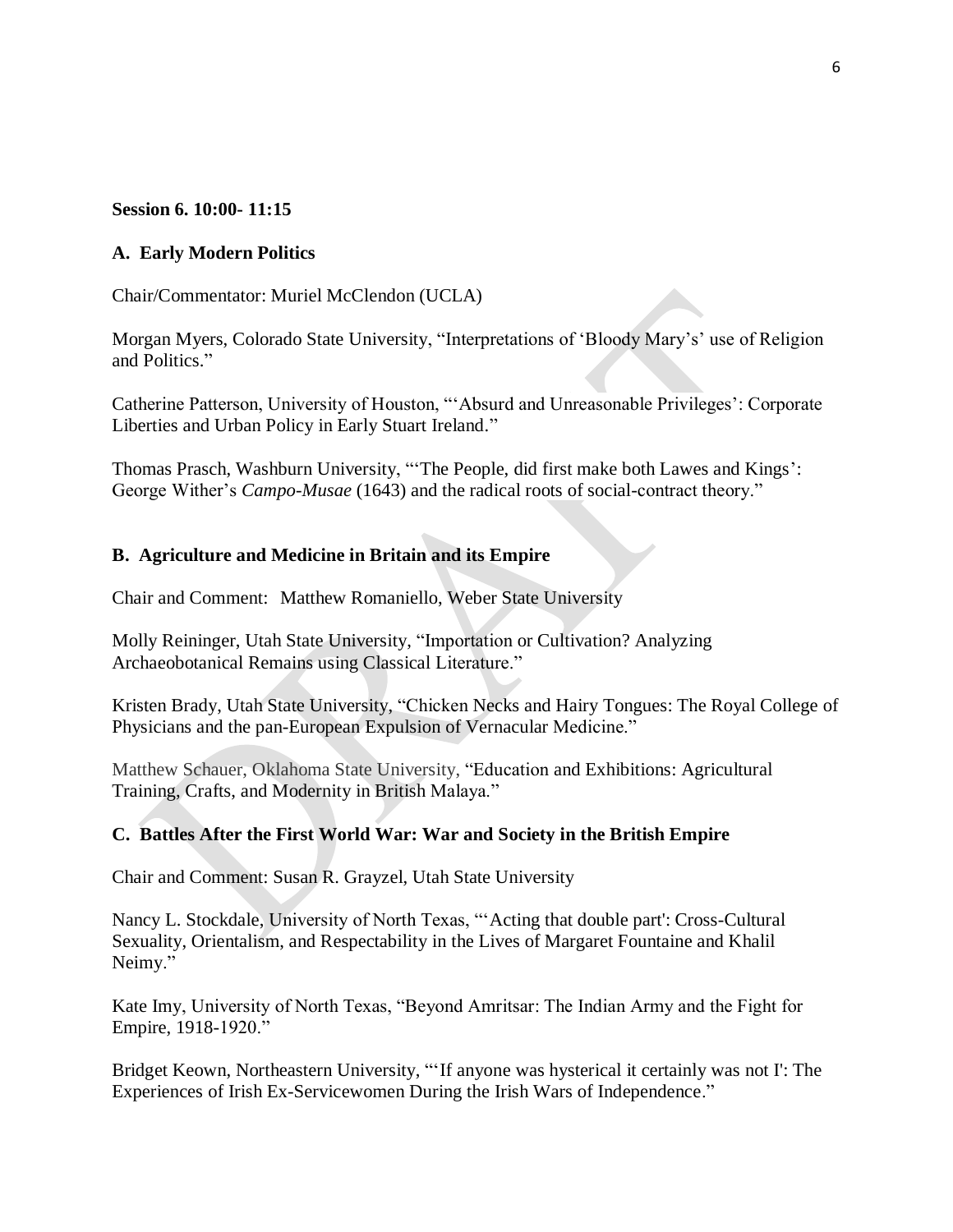### **2019 WCBS Keynote Address 11:30-12:30**

Durba Ghosh, Cornell University, "Moving Monuments: Colonial and Postcolonial Commemorations in the British Empire."

### **Session 7: 1:45-3:00**

### **A. Gender and Family: From Early Modern to Modern**

Chair/Commentator: Nadja Durbach, University of Utah

Susan Cogan, Utah State University, "Catholic Englishwomen's Mobilities in an Age of Persecution."

Amy Harris, BYU, "The Longest Relationship: Analyzing Co-resident Late-Eighteenth-Century English Siblings."

Chris Babits, UT Austin, "Elizabeth Moberly and the Transatlantic Politics of Gender Reparative Therapy."

### **B. 'I Went Where Fancy or Idleness Led Me': Traveling Victorian Women**

Chair and Comment: Susan Spencer, University of Central Oklahoma

Jessica A. Sheetz-Nguyen, University of Central Oklahoma, "The Idle English Woman: Frances Elliot's Italian Journals."

Marilyn D. Button, Lincoln University of Pennsylvania, "The Brooding Angel of *Romola*: George Eliot's Italian Pilgrimage"

Dona M. Cady, Middlesex Community College, "Amelia B. Edwards and the Transforming Vision of Travel."

### **C. New Perspectives on Colonial Violence**

Chair/Commentator: Benjamin Cohen, University of Utah

Travis May, University of Colorado, Boulder, "The Left in Britain and the Fate of the German Colonies, 1914-1919."

Michael Ortiz, University of Northern Colorado, "It is Us Today It Will Be You Tomorrow: India and the Second Italo-Ethiopian War."

Dean Pavlakis, Carroll College, "'A Holocaust of Human Victims': Discourses of Congo Genocide, 1896-1908."